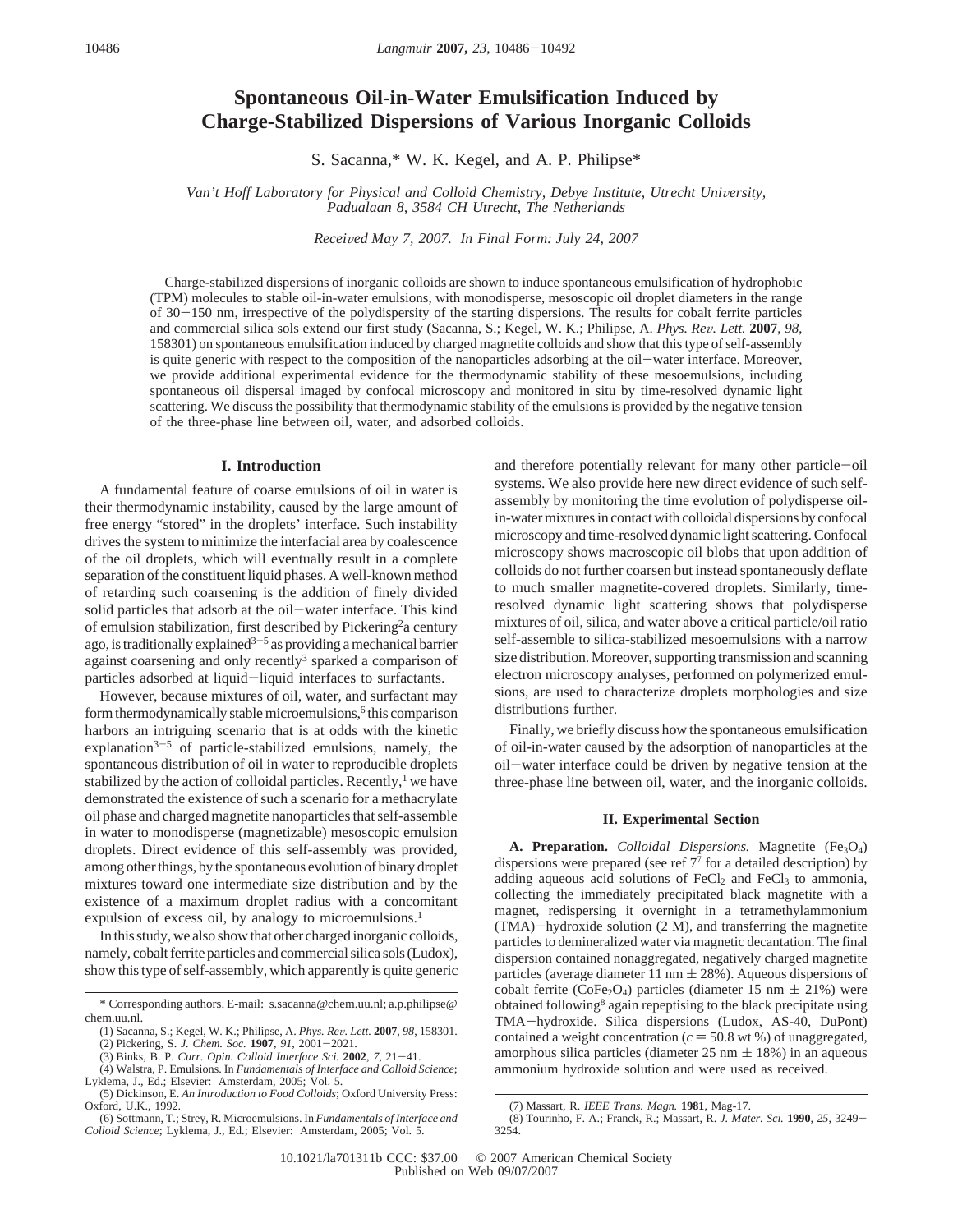

Figure 1. Mixing an aqueous dispersion of magnetite or silica nanoparticles into a phase-separated water-TPM mixture (TPMoil is on the bottom) spontaneously produces an opaque oil-in-water

*Emulsions.* In a typical emulsification, a 100 mL dispersion of magnetite particles ( $c = 1.2$  g/L) was gently agitated with 200  $\mu$ L of methacryloxypropyltrimethoxysilane (TPM, Acros Organic p.a., used as received from new bottles), leading to stable emulsions as shown in Figure 1. Agitation is not a prerequisite: carefully pouring an aqueous magnetite dispersion layer onto TPM so as to leave the immiscible layers undisturbed also eventually yields (after a few days) stable emulsions. The particle-stabilized TPM droplets can be polymerized, as initiated by 0.4 mM potassium persulphate (KPS) at 80 °C or, when illuminated by UV light, at room temperature. Fluorescent emulsion droplets are obtained by incorporating into the oil phase the dye 4-methylaminoethylmethacrylate-7-nitrobenzo-2-oxa-1,3-diazol (NBD-MAEM) prepared according to ref 9.9 This dye was also used to obtain the confocal microscopy images in Figure 6. Spontaneous TPM emulsification by cobalt ferrite particles occurred by the same procedure as for magnetite particles. Silicastabilized emulsions were prepared by adding TPM to dilute Ludox dispersions. Typically, 1.5 mL of TPM and 1.5 mL of the Ludox dispersion were mixed with 40 mL of demineralized water. The final TPM/Ludox weight ratio was varied from 0.5 to 2.

**B. Characterization.** *Microscopy.* Confocal images were taken with a Nikon TE 2000U equipped with a Nikon C1 confocal scanning head, an Ar ion laser (Spectra Physics), and an oil immersion lens (100×CFI Plan Apochromat, NA 1.4 Nikon). Polymerized emulsion droplets were imaged by transmission electron microscopy (TEM, Philips TECNAI12) and scanning electron microscopy (SEM, Philips XLFEG30). TEM and SEM samples were prepared by drying drops of dilute dispersions on copper TEM grids and, when necessary (SEM), coating with a 7-nm-thick layer of a Pt/Pd alloy. Cryogenic electron microscopy (cryo-TEM) was used to image mesoemulsions



decay rates of the scattered electric field autocorrelation functions (Γ) as a function of wavevector  $K^2$  for a dilute magnetite-stabilized mesoemulsion, acquired before and after polymerization. As expected for monodisperse nonaggregated spheres, we obtained in both cases a linear plot with translational diffusion coefficients  $D_t$  (slope) corresponding to, respectively,  $R_{\text{DLS}} = 47 \text{ nm}$  ( $D_t = 5.23 \times 10^{-12}$  $m^2 s^{-1}$ ) and  $R_{\text{DLS}} = 49$  nm ( $D_t = 5.05 \times 10^{-12} \text{ m}^2 \text{ s}^{-1}$ ). The average TEM radius for the polymerized emulsion droplets was 50 nm. (B) Typical DLS intensity autocorrelation functions (IACF) measured at 90° and their corresponding fitting lines.

in vitrified water films prepared by rapid temperature quenching in liquid ethane. For details, see ref  $10^{10}$  and references therein.

*Light Scattering.* Dynamic light scattering (DLS) was performed on dilute emulsions at 25 °C using an argon ion laser (Spectra Physics) working at a wavelength of  $\lambda$  =514.5 nm and a power of 200 mW. Diffusion coefficients  $D_t$  were obtained by a cumulant fit of the measured scattering intensity autocorrelation functions.11 The hydrodynamic droplets radii R<sub>DLS</sub> were obtained by using the Stokes-Einstein equation

$$
D_{\rm t} = \frac{k_{\rm B}T}{6\pi\eta R_{\rm DLS}}\tag{1}
$$

where  $k_B$  is the Boltzmann constant, *T* is the temperature, and  $\eta$  is the solvent viscosity.

*Interfacial Tension.* The surface tension *<sup>γ</sup>* of a TPM-water interface was determined at 25 °C using a spinning-drop tensiometer. The sample was prepared by first filling a Wilmad precision bore glass tube (i.d. 3.96 mm) with the dense phase (TPM), after which

<sup>(9)</sup> Bosma, G.; Pathmamanoharan, C.; de Hoog, E. H. A.; Kegel, W. K.; van Blaaderen, A.; Lekkerkerker, H. N. W. *J. Colloid Interface Sci.* **<sup>2002</sup>**, *<sup>245</sup>*, 292- 300.

<sup>(10)</sup> Butter, K.; Bomans, P. H. H.; Frederik, P. M.; Vroege, G. J.; Philipse, A. P. Nat. Mater. 2003, 2, 88-91.

A. P. *Nat. Mater.* **<sup>2003</sup>**, *<sup>2</sup>*, 88-91. (11) Koenderink, G. H.; Sacanna, S.; Pathmamanoharan, C.; Rasa, M.; Philipse, A. P. *Langmuir* **<sup>2001</sup>**, *<sup>17</sup>*, 6086-6093.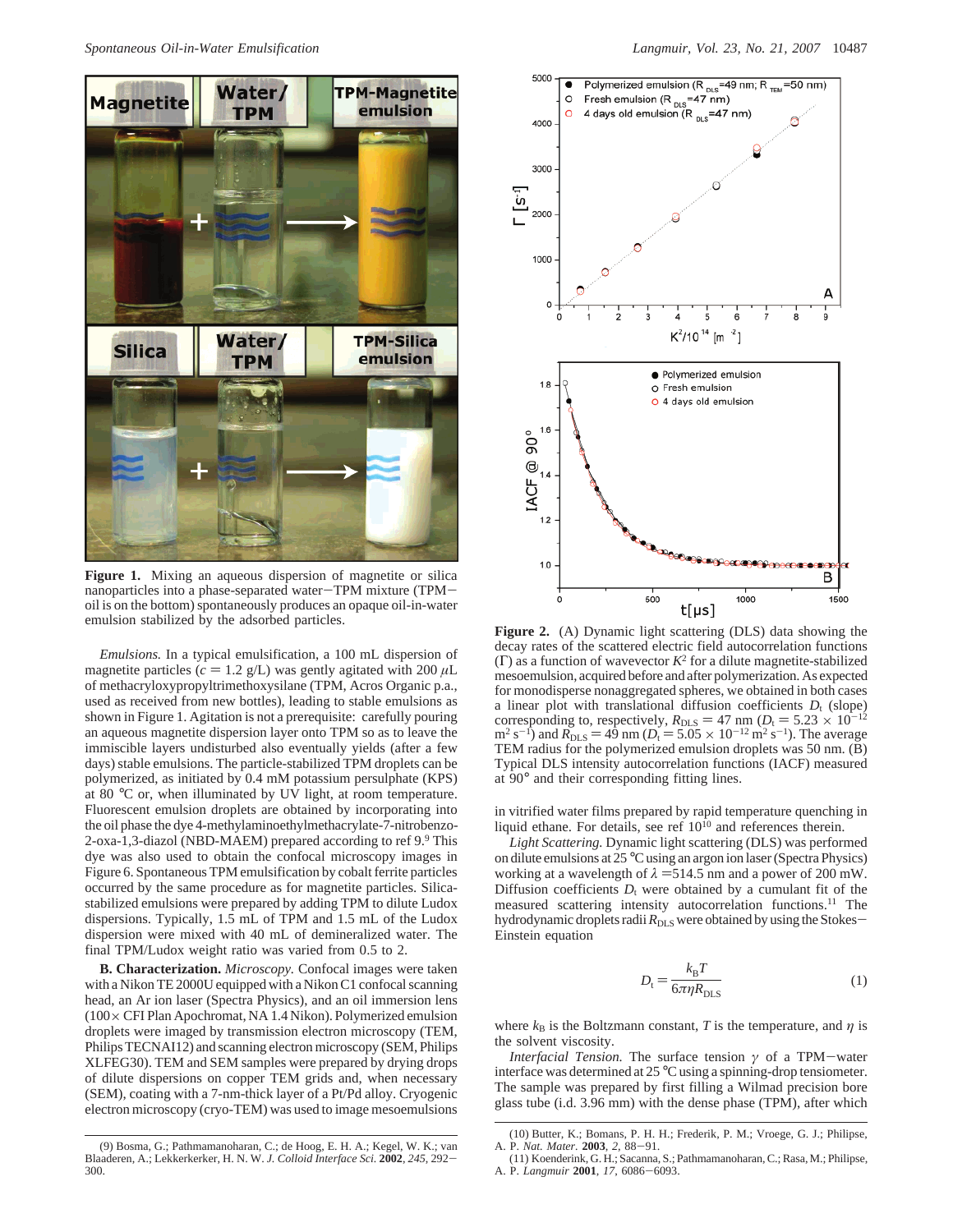

**Figure 3.** (A-C) Addition of TPM to water with a fixed magnetite concentration reproducibly increases the droplet radius, whereas addition of magnetite to a given amount of TPM decreases the radius. (D) High-magnification cryo-TEM images show emulsion droplets with a fairly dense magnetite coverage. This is not always the case for polymerized droplets where the nanoparticles seem to have clustered during the polymerization process.



**Figure 4.** Scanning electron micrograph showing polymerized TPM emulsion droplets with adsorbed (A, B) magnetite and (C, D) silica Ludox particles visible as white spots on the droplet surfaces. Without polymerization, it is not possible to image an emulsion in this way.

a small drop of the less-dense phase (water) was injected. The angular velocity *ω* of the spinning tube was measured using an optical sensor, and the droplet was observed through a microscope. By measuring the droplet deformation due to the centrifugal field as a function of

the rotational speed, the surface tension was determined using the Vonnegut equation<sup>12,13</sup>

$$
\gamma = \frac{\Delta \rho \omega^2 r^3}{4} \qquad l > 4r \tag{2}
$$

were  $\Delta \rho$  is the density difference between the heavy and light phases (here  $\Delta \rho = 4.5 \times 10^{-2}$  g cm<sup>-3</sup>), *r* is the droplet radius perpendicular to the axis of rotation, and *l* is the droplet length along the axis of rotation.

<sup>(12)</sup> Vonnegut, B. *Re*V*. Sci*. *Instrum*. **<sup>1942</sup>**, *<sup>13</sup>*, 6-9. (13) Princen, H. M.; Zia, I. Y. Z.; Mason, S. G. *J. Colloid Interface Sci.* **1967**, *<sup>23</sup>*, 99-107.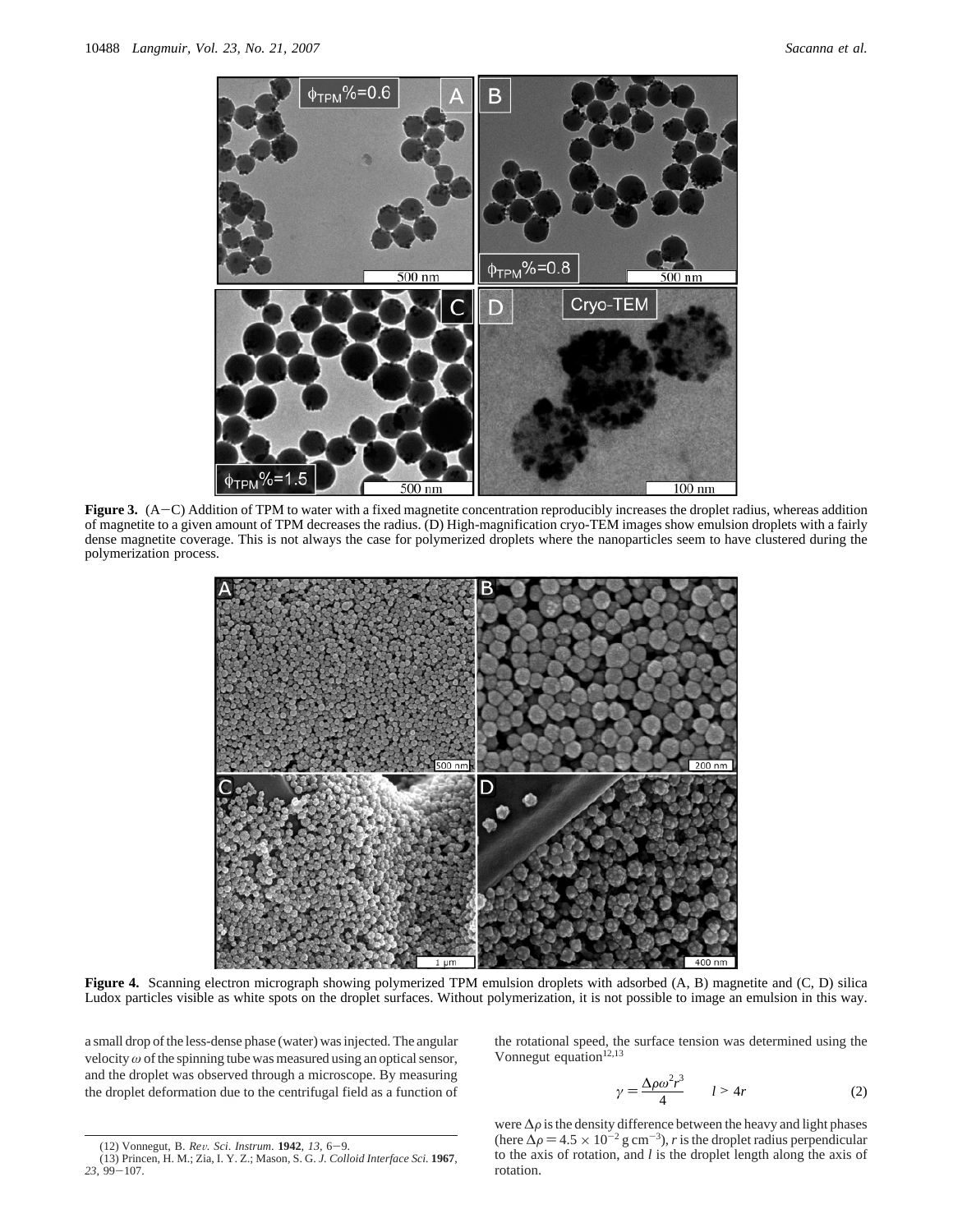## **III. Results and Discussion**

**A. Spontaneous Emulsification.** Figure 1 shows two examples of how magnetic nanoparticles (here magnetite)<sup>1</sup> and also small silica colloids can induce the spontaneous evolution of phaseseparated TPM-water mixtures toward stable mesoemulsions. A gently agitated mixture of such components gradually increases its turbidity in a typical time span of 24 h, after which the opaque emulsion remains stably dispersed for days before any appreciable gravitational settling can be observed. The "shelf-life" behavior of such mesoemulsions manifests a narrow equilibrium size distribution. For sufficiently large average droplet size, emulsions slowly settle under gravity at a uniform (Stokes) velocity, producing an interface between the settling emulsion and the supernatant water phase that remains fairly sharp for several months. Droplet coalescence would have gradually blurred this interface in time because the Stokes velocity increases with the square of the droplet radius. Emulsion stability was further investigated by monitoring droplet size and polydispersity by dynamic light scattering (DLS). The narrow emulsion-droplet size distribution is confirmed by the DLS measurements of Figure 2: the decay rate of the scattered electric field autocorrelation function (Γ) increases linearly with wavevector *K*2, as expected for monodisperse nonaggregated spheres.<sup>11,14</sup> Figure 2 also shows that DLS measurements performed on a freshly formed emulsion are virtually indistinguishable from measurements performed after aging the emulsion for 4 days. Coarsening would have eventually increased the average oil droplet size and polydispersity, causing the plot of Figure 2 to lower its slope and deviate from linearity.

The use of an acrylic oil phase, allowing the polymerization of emulsion droplets to solid particles, considerably facilitates system characterization by conventional TEM and SEM, which require dried samples. This circumvents the usual problems, such as the fixation of emulsions for electron microscopy, $6$  in the analysis of droplets that are too small for imaging by light microscopy. Electron microscopy pictures, showing remarkably uniform particles (Figures 3 and 4), confirm that the oil phase in Figure 1 has dispersed to monodisperse mesoscopic droplets with the inorganic nanoparticles adsorbed at the oil-water interface.

The polymerization process does not change the droplet size, as demonstrated by the overlapping light scattering data shown in Figure 2 that were collected before and after the emulsion polymerization. However, cryo-TEM (Figure 3D) analyses on magnetite-stabilized mesoemulsions show droplets with a fairly dense coverage of particles, whereas conventional dry TEM pictures (Figure 3A-C) seem to display a smaller coverage. The latter is very likely because of the polymerization that apparently induces aggregation of magnetite particles on the droplet surface. Moreover, magnetite and cobalt ferrite particles, being quite polydisperse (up to 30%), have part of their size distribution close to the microscope resolution limit, which is therefore hardly distinguishable. Additional magnetic characterization of the magnetite- and cobalt ferrite-stabilized mesoemulsions together with an estimate of the magnetite coverage density can be found in ref 15.15

Analogous to magnetite and cobalt ferrite, the silica colloids in contact with TPM also self-assemble into mesoscopic oil droplets. Because of the larger size of the Ludox particles, SEM and TEM images offer more information about the oil droplet surface morphology, suggesting wetting angles close to 90°, and



**Figure 5.** (A) Illustrative TEM images of unstable emulsions containing polydisperse blobs of phase-separated TPM surrounded by large quantities of small silica (Ludox) particles. (B) Above a critical TPM/Ludox weight ratio (Figure 8), oil and silica spontaneously emulsify to monodisperse Ludox-stabilized droplets, leaving no trace of free silica particles.

a somewhat higher particle coverage density than for the ferritestabilized emulsions (Figures 4C,D and 5B).

Another important observation is that TEM micrographs of stable mesoemulsions never display free nanoparticles. Apparently, the whole particle size distribution resides at the TPMwater interface, indicating a substantial adsorption free energy ∆*G*. Referring to the arguments in section IV, the latter can be estimated from the measured TPM-water interfacial tension (*<sup>γ</sup>*  $= 8$  mN/m) to be on the order of  $\pi R^2 \gamma \approx 100 kT$ .

This essentially irreversible adsorption of nanoparticles does not prohibit reversible changes in droplet size because there is no barrier against the lateral diffusion of nanoparticles at the oil-water interface: they can accommodate the uptake or release of TPM molecules required to reach the equilibrium size distribution. The confocal images in Figure 6 show the importance of the (be it limited) solubility of TPM in water: the exchange of matter between droplets is sufficiently fast to reach the equilibrium curvature of the oil-water interface on a time scale of hours. Incidentally, the reduction of lateral mobility due to the agglomeration of nanoparticles is unlikely: the electricaldouble-layer repulsion that separates these particles in the aqueous starting fluid will be enhanced by their adsorption onto an oilwater interface as a result of the low dielectric constant of the oil phase.<sup>16</sup> Besides oil, it should also be noted that surface material (i.e., colloids) should interchange for droplets to maintain their spherical shape. Whether this interchange involves individual nanoparticles or "patches" of surface (reminiscent of biological cell division) is yet unknown.

The most direct evidence for spontaneous oil dispersal in water, induced by nanocolloids (here, magnetite), is provided by confocal microscopy (Figure 6). In this experiment, a fixed  $140 \mu m \times 140$  *µm* area positioned a few micrometers above the bottom glass

*<sup>(14)</sup> Dhont, J. K. G. An Introduction to Dynamics of Colloids*; Elsevier: Amsterdam, 1996.

<sup>(15)</sup> Sacanna, S.; Philipse, A. *Langmuir* **<sup>2006</sup>**, *<sup>22</sup>*, 10209-10216. (16) Goulding, D.; Hansen, J. P. *Mol. Phys.* **<sup>1998</sup>**, *<sup>95</sup>*, 649-655.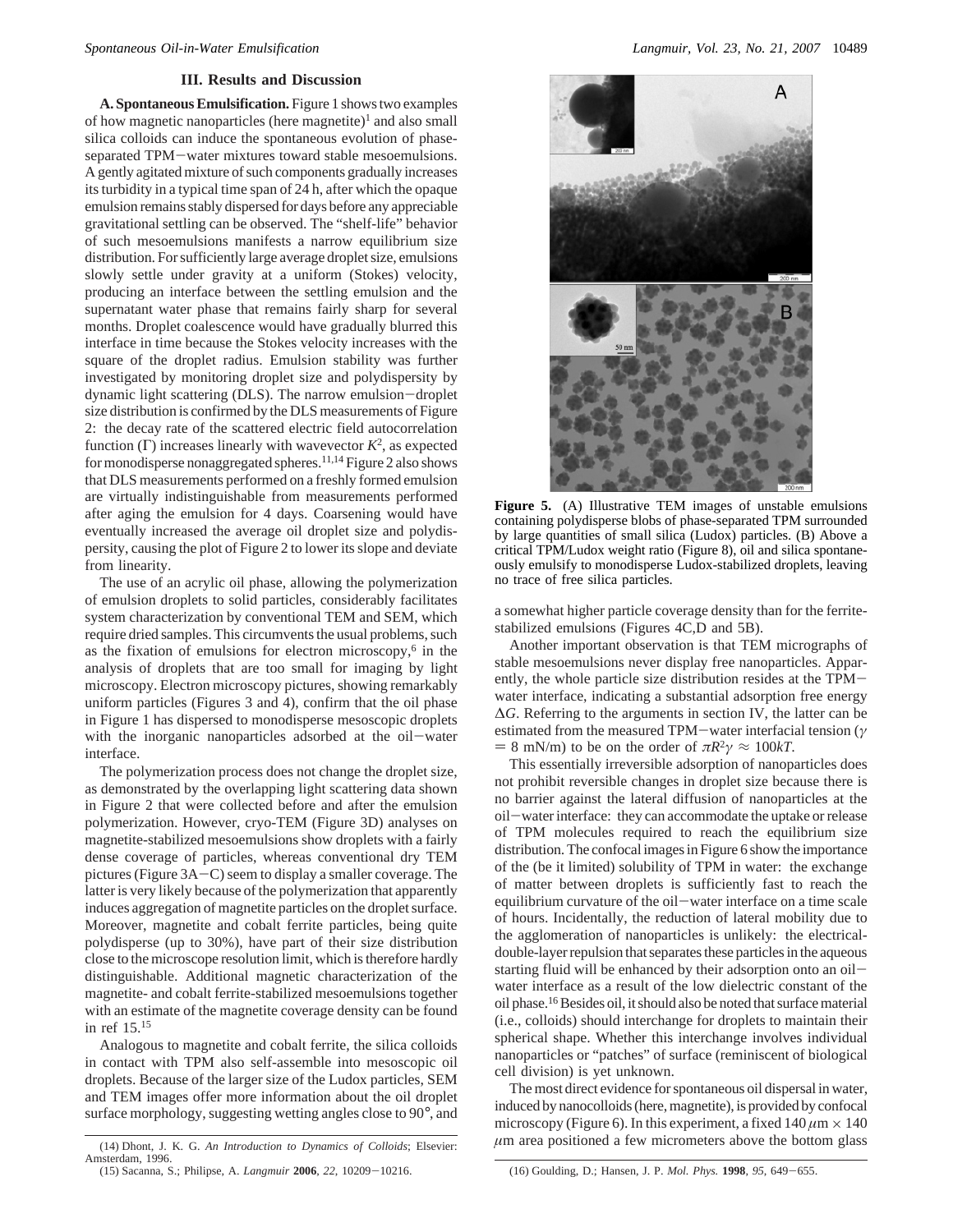

**Figure 6.** Snapshots from a confocal microscopy video (Supporting Information) showing (a-d) the coarsening of polydisperse TPM blobs in pure water and  $(e-h)$  the spontaneous deflation of these blobs once magnetite fluid has been added. After 2 h, (i) the TPM has been transferred to stable droplets covered with magnetite particles, as evidenced (k-l) by chain formation in a homogeneous magnetic field *<sup>B</sup>*. (k, j) The field is in the plane of the paper, and (l) the field was perpendicular to it such that a cross section of chains is observed. Chain formation is reversible, and (j) as soon as the field is switched off, the droplets diffuse freely again.

wall of the sample vial was imaged in time (3 h at 1/20 frames/s). In the absence of magnetite particles, we observe the coalescence of TPM in quiescent water to a macroemulsion of large polydisperse spheres. However, upon addition of magnetite fluid the coarsening stops and is actually reversed: we see that TPM blobs gradually shrink and disappear because oil disperses to uniform mesodroplets. The presence of adsorbed magnetite on the droplet surface is evident from the reversible chain formation in an external field (Figure 6k-l).

Evidence for spontaneous emulsification, in addition to its visual (Figure 1) and microscopic (Figure 6) manifestation, is also offered by time-resolved dynamic light scattering; as shown in Figure 7A, the evolution of a highly polydisperse system (mixture of TPM, water, and silica particles) to a monodisperse emulsion is characterized by only one diffusion coefficient. In this experiment, we performed DLS measurements at six different angles as a function of time from 30 min up to 48 h after preparing a sample with a TPM/silica weight ratio of 1.85. The plot of Figure 7A shows that the measured droplets radius *R*<sub>DLS</sub> flattens in time to a nearly angle-independent value of 50 nm. After 48 h, no further changes were observed in the light scattering data, which indicates that the emulsification is complete and the oil droplets have reached their equilibrium size. DLS results are clearly supported by TEM and SEM images showing that emulsions polymerized after 48 h consist of monodisperse droplets (Figures 4C,D and 5B).

**B. Droplet Size Control.** One of the most striking features of our TPM mesoemulsions is their uniform, reproducible droplet size, despite the sometimes large polydispersity of the starting colloidal dispersions. For the magnetite-stabilized emulsions reported in ref 1,<sup>1</sup> we observed, at a given particle concentration, an initial linear dependence of the TPM droplet radius  $R_0$  on the TPM volume fraction, followed by a constant (maximum) value of  $R_0$  and the concomitant appearance of an excess oil phase in coexistence with the emulsion. This phase equilibrium, analogous to Winsor I in microemulsions, $17$  is also observed here for the larger Ludox silica spheres, although in this case the droplet size control and emulsion stability window seem to be considerably reduced. Below a TPM/Ludox ratio of about 1.3, in fact, only unstable emulsions were formed (Figure 8), featuring macroscopic TPM droplets that rapidly settle by gravity and leave a large part of the small silica particles freely dispersed in the supernatant (water phase). Above this critical oil ratio, however, an abrupt transition occurs in which oil and silica self-assemble to stable mesoscopic emulsion droplets, causing the sample turbidity to increase significantly. The resulting milky emulsions remain stably dispersed for weeks before gravitational settling takes place. This transition is visually illustrated in Figure 8, which shows five samples at constant Ludox concentration  $(c = 27.1)$ g/L) and increasing oil volume fraction *φ*<sup>o</sup> illuminated by a laser beam. For  $\phi_0$  < 3.5% (samples 1-3), the scattered beam is clearly visible because the samples mainly consist of silica nanoparticles in suspension with large unstable oil droplets that rapidly sediment and coalesce at the bottom of the vial. However, when  $\phi_0$  rises above 3.5% (samples 4 and 5) the increased turbidity caused by the formation of stable mesoscopic droplets prevents the laser beam from crossing the samples. Visual observations are corroborated by electron microscopy analysis of polymerized samples. Indeed, samples in the unstable region (Figure 8, samples <sup>1</sup>-3) show mixtures of highly polydisperse oil blobs in a "sea" of free silica particles (Figure 5A), whereas stable samples (Figure 8, samples 4 and 5) contain monodisperse emulsion droplets densely loaded with silica particle interfaces and show no evidence of free nanoparticles (Figures 5B), similar to the situation for magnetite- and cobalt ferrite-stabilized mesoemulsion droplets.

In the TPM-Ludox systems, no significant differences in droplet size could be achieved by varying the oil concentration. Instead, all of the stable emulsions comprise droplets having an average size of about 50 nm and a typical polydispersity of 16%.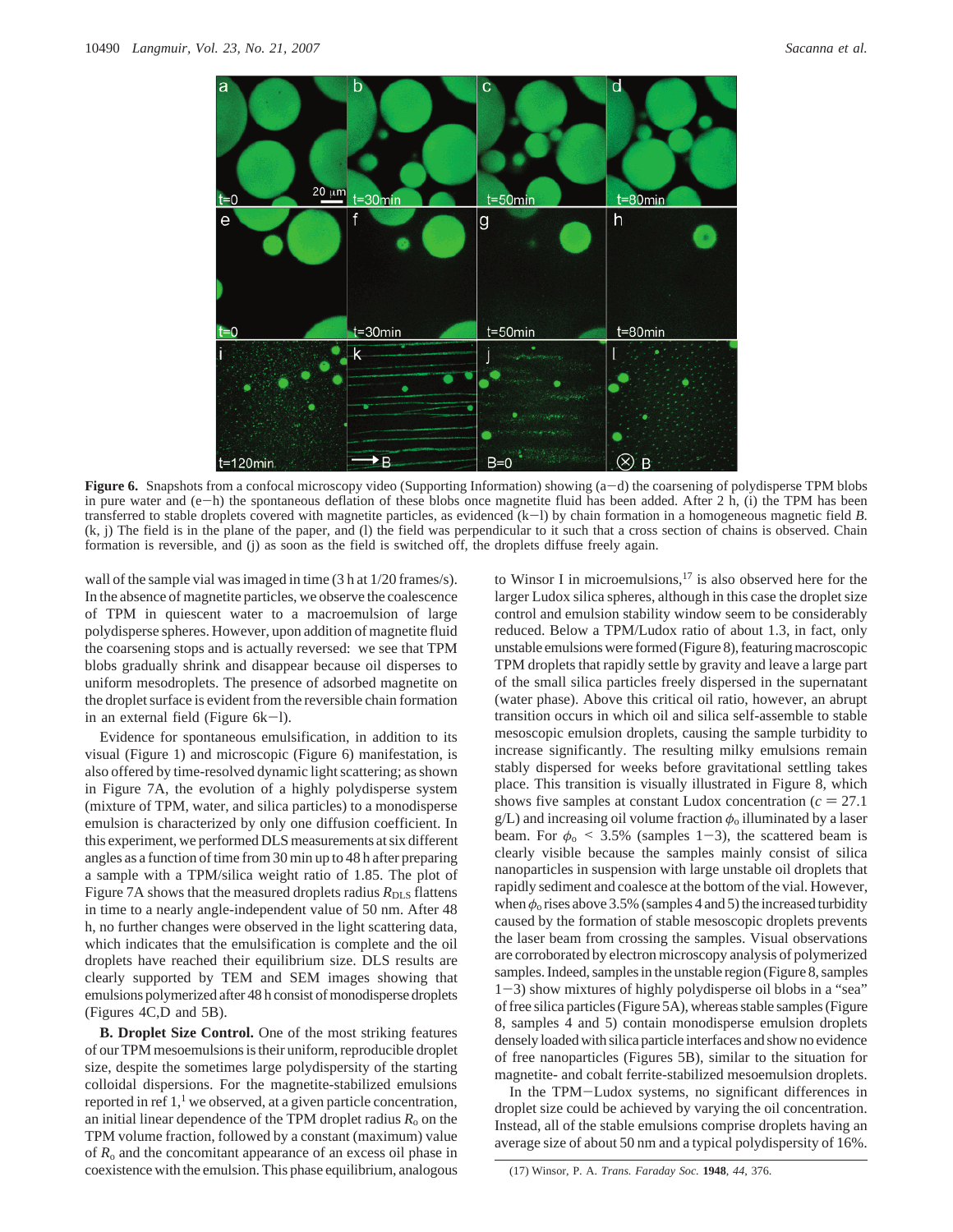

**Figure 7.** (A) Time-resolved DLS data demonstrating the evolution toward a stable emulsion with an angle-independent equilibrium size within 2 days after mixing the oil and silica dispersion above the critical weight ratio. The experiment was performed on a sample with a TPM/silica weight ratio of 1.85. (B) Emulsion droplet sizes from diffusion coefficients measured by DLS at different scattering angles. Note that for the aqueous dispersion of silica (Ludox) particles only, the obtained radius is angle-independent, as it should be for nonaggregated monodisperse particles. In the unstable region (TPM/ silica weight ratio below 1.4), DLS clearly manifests light scattering by a highly polydisperse mixture, whereas above this ratio, the diffusion of monodisperse droplets is observed. Before the measurements, the emulsions in B were allowed to equilibrate for 24 h.

## **IV. What Determines Thermodynamic Stability?**

To address the question as to what determines the thermodynamic stability of our Pickering emulsions, we start from an aqueous dispersion of *N* colloids coexisting with an excess oil phase. This constrained state has a free energy equal to  $F<sub>I</sub>$ . Note that we could also start with colloids in oil coexisting with excess water; this will not influence the final results of our analysis. Next we create a Pickering emulsion with an extensive colloidloaded oil-water interface with a free energy of  $F_{II}$ . The interfacial work to create the Pickering emulsion is, per unit area per colloid,

$$
\Delta f = \frac{F_{\rm II} - F_{\rm I}}{2\pi R^2 N} = \Delta \gamma (1 - z) + \frac{\gamma_{\rm L}}{R} \sqrt{(1 - z^2)} + \frac{\gamma_{\rm o/w}}{2} (\sigma - (1 - z^2)) \tag{3}
$$

In this equation, *R* is the radius of a colloidal particle, and ∆*γ*  $= \gamma_{c/o} - \gamma_{c/w}$ , with  $\gamma_{c/w}$  and  $\gamma_{c/o}$  being the interfacial tensions between colloid-water and colloid-oil.  $\gamma_{0/w}$  is the oil-water



**Figure 8.** Typical example of the abrupt transition from unstable to stable TPM emulsions in water induced by colloidal silica (Ludox). Shown are samples with fixed Ludox concentration and increasing TPM concentration from left to right. Below a TPM/Ludox weight ratio of 1.4 (samples  $1-3$ ), emulsions are unstable, leading to the rapid sedimentation of silica aggregates and phase-separated TPM. (See also the TEM picture in Figure 5a.) Light scattering and TEM analyses show that a large number of free Ludox particles remain in the supernatant; they also scatter the light from a red laser passing through the samples. When the TPM/Ludox weight ratio exceeds 1.4 (samples 4 and 5), a sharp transition occurs for stable TPM-Ludox emulsions. TEM (Figure 5b) and DLS analyses demonstrate that all silica has self-assembled into monodisperse Ludox-stabilized emulsion droplets. The turbid emulsions remain homogeneous because the droplets are too small to settle under gravity.

interfacial tension, and  $\gamma$ <sub>L</sub> is the (line) tension of the colloidoil-water contact region. Furthermore,  $zR = R \cos \theta$  is the distance between the plane of adsorption and the sphere center, where we count  $z \geq 0$  if most of the particle surface sits in water and (thus)  $z \leq 0$  if it sits in oil.  $\sigma$  is the average interfacial area (in units of  $\pi R^2$ ) occupied by a colloidal particle. The first term in eq 3 combines the free-energy difference between particles at the interface and those fully immersed in water with the interactions between colloids and oil. The second contribution is due to the line tension of the adsorbed particles at the oilwater interface. The third term is the contribution of the "bare" oil-water interface: even if colloids are close packed in a hexagonal lattice, we have  $\sigma = 2 - \sigma_{cp}$ , with  $\sigma_{cp} = \pi/2\sqrt{3}$  so that the bare oil-water interface will still make up roughly 10% of the total interface. Depending upon the value of the oil-water interfacial tension, this bare interface may embody a large positive contribution to the free energy. The second term in eq 3 is the only contribution to the free energy that may stabilize Pickering emulsions (i.e., it may lead to  $\Delta f \leq 0$ ) because  $\gamma_L$  can in principle be smaller than zero. Clearly, for large*R*this contribution becomes negligible.

A negative sign of the line tension might be caused by the preferential adsorption of, for example, charged surfactants or amphiphilic salts at the region where oil, water, and colloid are in contact. (See, for example, refs 18 and 19.) In ref  $20<sup>20</sup>$  the influence of line tension on the adsorption of colloids at a preexisting oil-water interface has been studied. As mentioned before, here we consider the conditions for the spontaneous extension of such an interface. A zeroth-order estimate of the magnitude of the line tension is

<sup>(18)</sup> Netz, R. R.; Andelman, D.; Orland, H. *J. Phys. II* **<sup>1996</sup>**, *<sup>6</sup>*, 1023-1047. (19) Dan, N.; Safran, S. A. *Biophys. J.* **<sup>1998</sup>**, *<sup>75</sup>*, 1410-1414.

<sup>(20)</sup> Aveyard, R.; Clint, J. H.; Horozov, T. S. *Phys. Chem. Chem. Phys.* **2003**, *<sup>5</sup>*, 2398-2409.